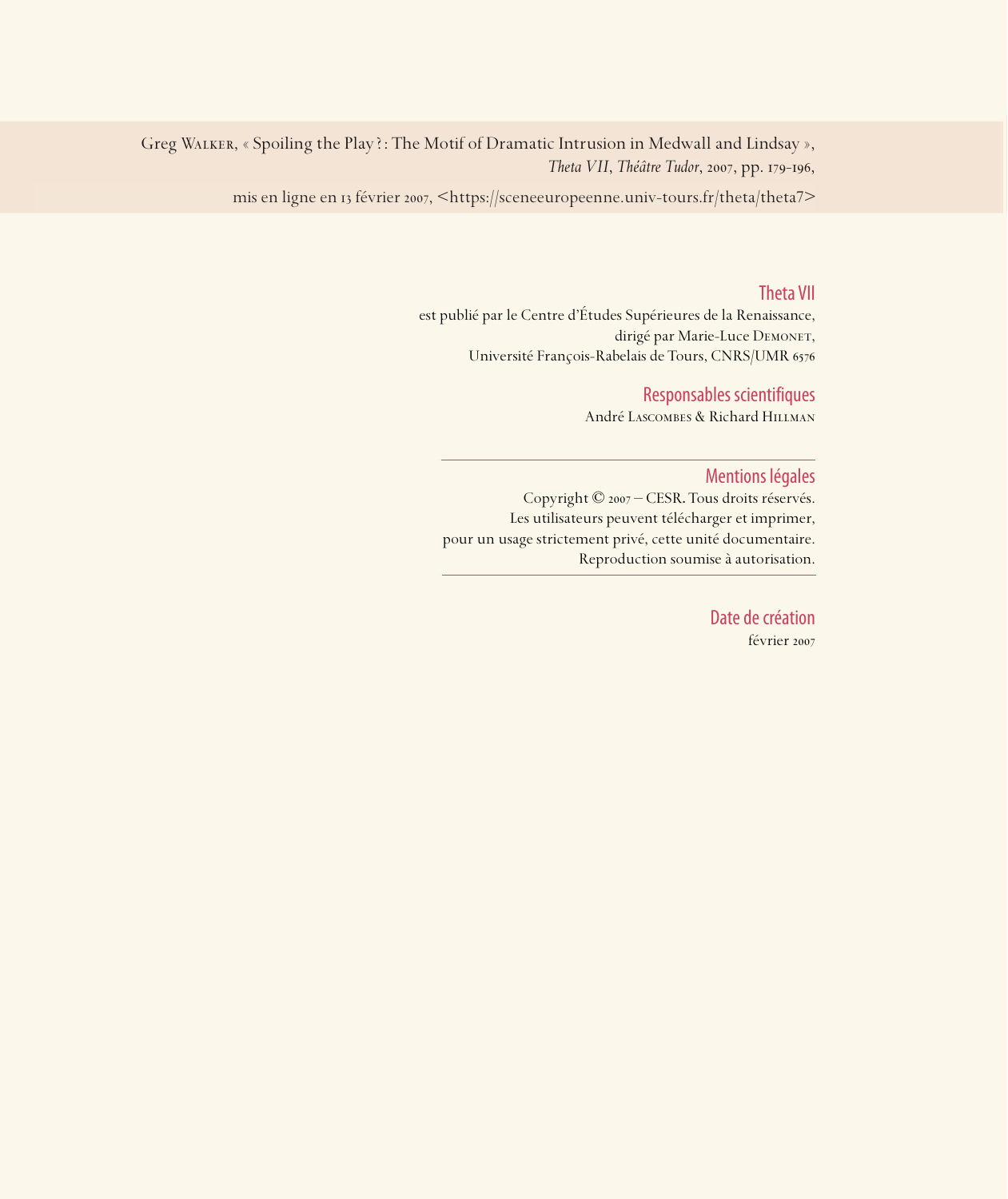Thêta VII - Théâtre Tudor Greg WALKER | p. 177-194 CESR, Tours

# Spoiling the Play?: The Motif of Dramatic Intrusion in Medwall and Lindsay<sup>1</sup>

Greg Walker Leicester University

In 1491 (or thereabouts), after what one imagines was impressive Christmastide dinner in the household of Ca dinal John Morton, Archbishop of Canterbury, one of the diners began loudly and unexpectedly to berate the assem-In 1491 (or thereabouts), after what one imagines was an impressive Christmastide dinner in the household of Cardinal John Morton, Archbishop of Canterbury, one of the bled diners over their seeming lack of gratitude for the meal that they had just enjoyed. Soon a second man, apparently a household servant, approached him, and they talked about a play that was going to be performed in the hall. There was initially some confusion, as the first man, our source calls him simply "A", seems to have initially thought that the second (let us follow the source and call him "B") was one of the actors, given that, as he said, "Ther is so myche nyce array/Amonge these galandes now aday/That a man shall not lightly/Know a player from a nother man" (Medwall,  $53-56$ ). But, after some discussion, they stood back to watch the play's opening scene. After no more than a couple of minutes, however, B could apparently contain himself no longer and declared loudly his intention to approach one of the actors onstage for a job, as the latter

. The opening paragraphs of this essay draw upon the introductory material in an earlier essay, "Fulgens and Lucres and Early Tudor Drama"; I am grateful to the editors for the chance to revisit that material here.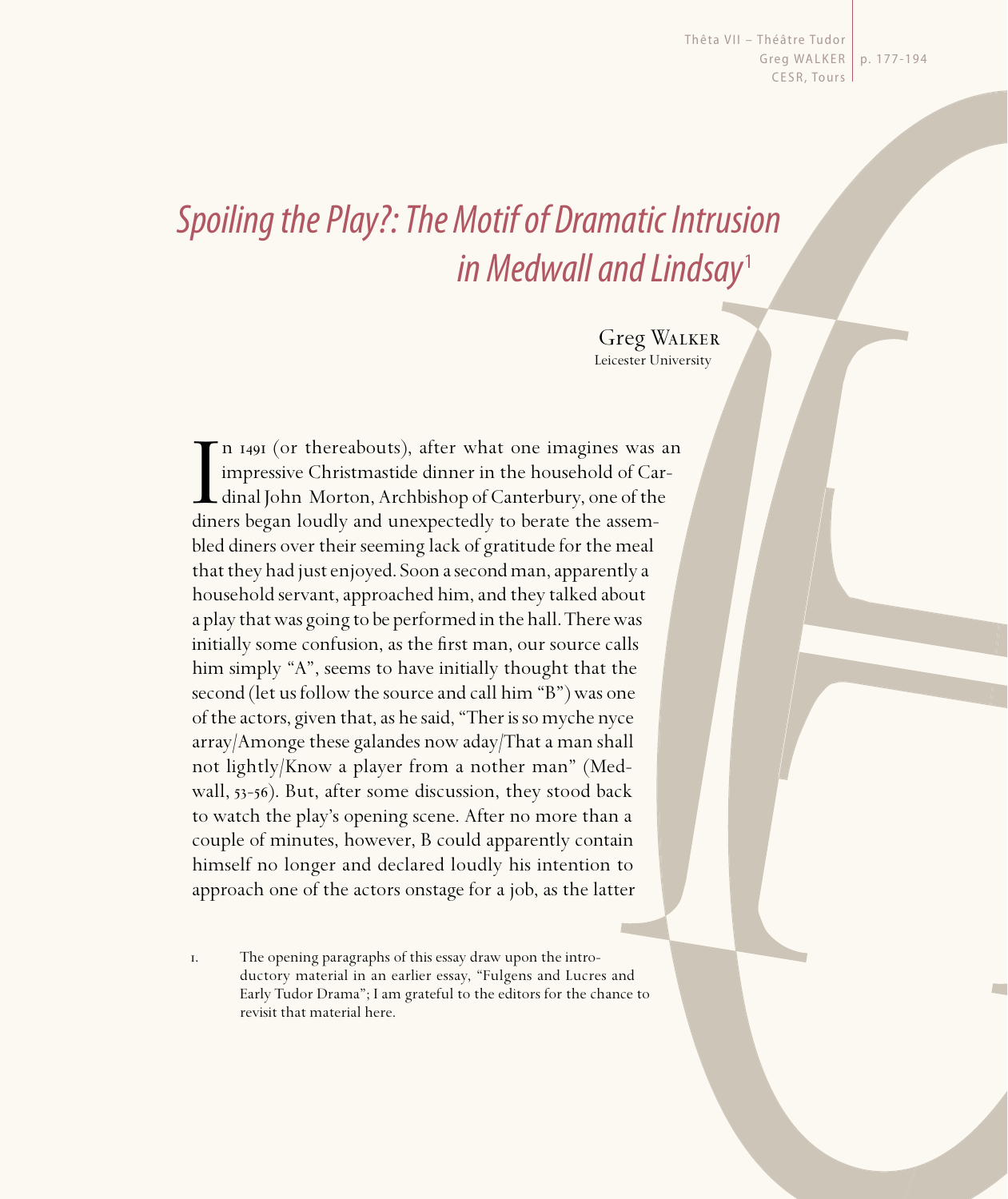had just announced his intention to look for a servant. This seeming confusion of the play world with reality evidently horrified A, who warned his fellow,

> . . . Pece, let be! Be God, thou wyll distroy all the play.  $(362-63)$

But B's response was dismissive. His intrusion, he confidently asserted, would improve the play not spoil it:

> "Distroy the play", quod a? Nay, nay, The play began never till now! I wyll be doing, I make God avow, For there is not in this hondred myle A feter bawde than I am one.  $(364-68)$

Such confidence might seem misplaced. But on this occasion B turned out to be right. His intervention did improve the play. For A and B were, of course, themselves actors—or rather, *are* dramatic characters—and their "intervention" in the action, moving fluidly from audience to stage, from *platea* to *locus* in Robert Weimann's useful terminology (and subsequently back and forth),<sup>2</sup> initiates the subplot of the play that they are a part of, Henry Medwall's *Fulgens and Lucres*.

It is worth foregrounding the strangeness of the play's opening in this rather coy way because it is easy to forget just how subtle is the interplay between what is seemingly real and what is overtly performed in Medwall's opening dialogue. And the teasing complexities of the play, and of A and B's parts in it, do not end here. For, if Meg Twycross is right, then the names "A" and "B" in the script are not the given names of characters at all, but flags of convenience indicating that the two roles were allotted to individuals in Morton's household (or perhaps to a regular member of the acting company  $[A]$  and a member of the household [B]), who would have effectively been playing themselves, and bringing their own names with them.<sup>3</sup> Notably, the script makes a point of never naming either character, having them rather refer to each other as "what calt" ("whatever your

2. See Weimann, *Shakespeare and the Popular Tradition*, pp. 73-84, and *Author's Pen and Actor's Voice*, pp. 180-207.

3. See Twycross, p. 79. I am very grateful to Bob Godfrey of University College Northampton for the chance to discuss the dynamics of these scenes with him on a number of occasions. His contention that A and B are rather signalled as members of the acting company from the first has prompted me to reconsider the scenes afresh. The suggestion that A may have been a professional actor and B a member of the household (perhaps More himself) combines the virtues of Twycross's reading with those of Godfrey's suggestion.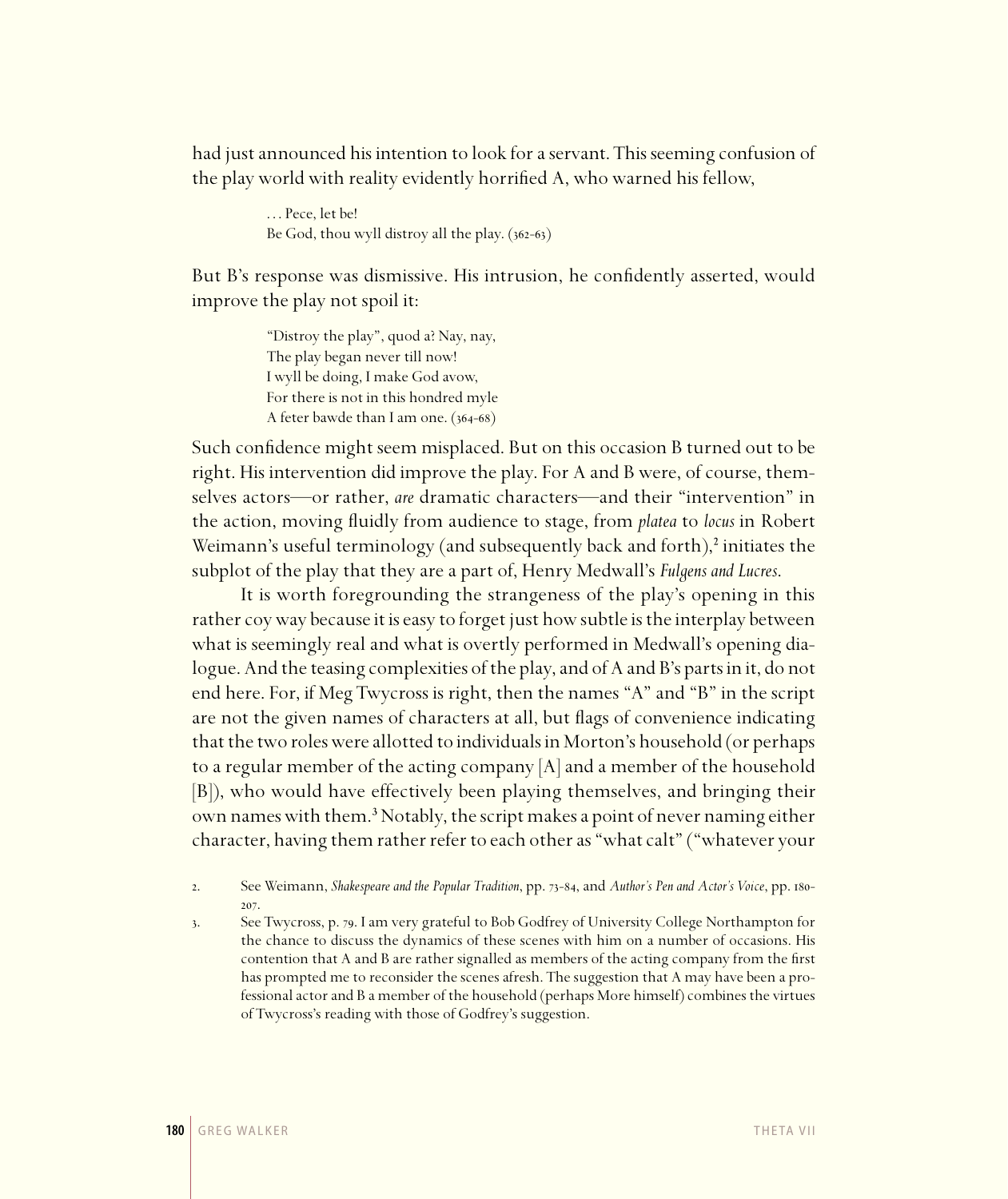name is"), and making the noble characters address them vaguely as "thou", "syr", "Mayster Gayus['s] man" (865), or "he/That I have sought" (1003-4). And at one point A even claims to have forgotten his own name, and offers to go and ask "som of my company" what it is  $(1782)$ .

The point about names is not incidental, particularly if it prompts us to reconsider a well known and well roasted chestnut of a tale concerning a young and highly precocious servant in Morton's household at about this time: Thomas More. In his son-in-law William Roper's *Life* of More, the author famously relates how More's interest in drama and talent for mimicry prompted him at times to make impromptu interventions into plays performed at Lambeth. "Though he was younge of yeares", Roper noted,

> yeat wold he at Christmas tyde sodenly sometimes steppe in among the players and, never studying for the matter, make a parte of his owne there presently among them, which made the lookers on more sporte than all the plaiers beside. (p. 5)

Scholars have proved remarkably reluctant to accept the association of this story with the subplot of Medwall's play; but this seems unnecessarily severe. Admittedly we have precise dates neither for the first performance of the play in the Cardinal's house, nor for More's period of service there. But the coincidence seems too strong to ignore, and the application of, if not Morton's fork, then certainly Ockham's razor would suggest that a recollection of a young boy who would apparently step in among the actors during a Christmastide play in the Cardinal's great hall; and a play written for performance in that hall at roughly the same time, in which a couple of characters do indeed seem to step in among the players and make parts of their own (thereby providing more sport for the spectators than the rather dour events of the main plot), might very plausibly refer to the same event. Roper's account may well, therefore, be an only slightly fanciful reconstruction of More's own recollection of having played one of the comic servants in Medwall's play—most plausibly B, who does indeed, as we have seen, promise to improve the play through his involvement.<sup>4</sup>

The possibility that the otherwise anonymous "B" was in fact the very clearly identifi able Thomas More, apparently playing the "role" of himself improvising in a play, is of more than simply biographical interest, however. For play-

4. See Nelson, pp. 17-18.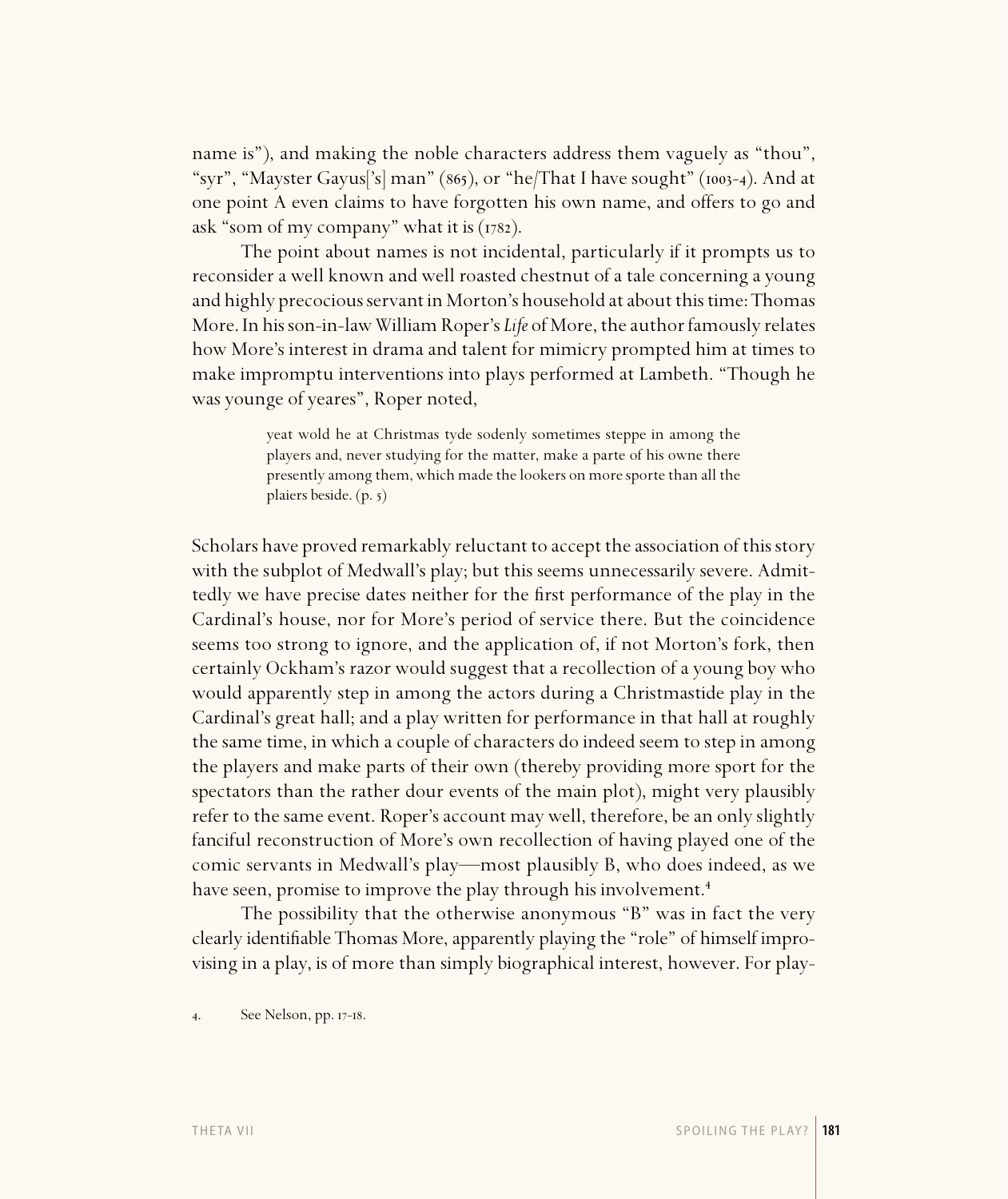acting, and just such moments as A and B enact, stepping across the boundary between audience and actors and thereby threatening to "distroy the play" were to prove abiding images for More, and for a number of his fellow humanists in the early sixteenth century.

The humanists regularly rehearsed the stoic commonplace that all the world was a stage and all the men and women merely players. For the comparison between theatre and reality offered a favourite vehicle for criticisms of the hypocrisies and vanities of everyday life, and the collusive deceptions upon which the political sphere in particular relied for its operation. In *A Treatyce (unfynyshed) upon . . . the last thynges*, More gravely compared the *hubris* of the actor to that of the human subject *tout court*:

> If ye shouldest perceive that one were earnestly proud of the wearing of a gay golden gown, while the losel playeth the lord in a stage play, wouldest ye not laugh at his folly, considering that ye are very sure that when the play is done he shall go walk a knave in his old coat? Now ye thinkest thy self wise enough while ye art proud in thy players garment, and forgettest that when thy play is done, ye shall go forth as pore as he. No, ye remembrest not that thy pageant may happen to be done as soon as his.  $(p. 84)$

Plays and real life were, then, very similar, but with the important difference that actors and real people were not the same at all. And in that difference lay the didactic value of many a comparison. In *The Boke Named the Governor*, Sir Thomas Elyot, discussing the difference between bragging and true courage, claimed that,

> All though they whiche be hardy, or persones desperate have a similitude [of courage], and seme to be valiaunt, yet be they nat valiaunt, no more than kinges in May games and interludes be kinges... (sig. Miii')<sup>5</sup>

But what seems to have created the most interest for More and his friend Erasmus in particular was actually not so much the similarities or differences between drama and reality, but the boundary between the two spheres, and what hap-

<sup>.</sup> In *The Education of a Christian Prince*, Erasmus tried to clarify the issues at stake: "If all that makes a king is a chain, a sceptre, robes of royal purple, and a train of attendants, what after all is to prevent the actors in a drama who come on stage decked with all the pomp of state from being regarded as real kings? // Do you want to know what distinguishes a real king from an actor? It is the spirit that is right for a prince: being like a father to the state. It is an understanding that the people have sworn allegiance to him.", p. 17.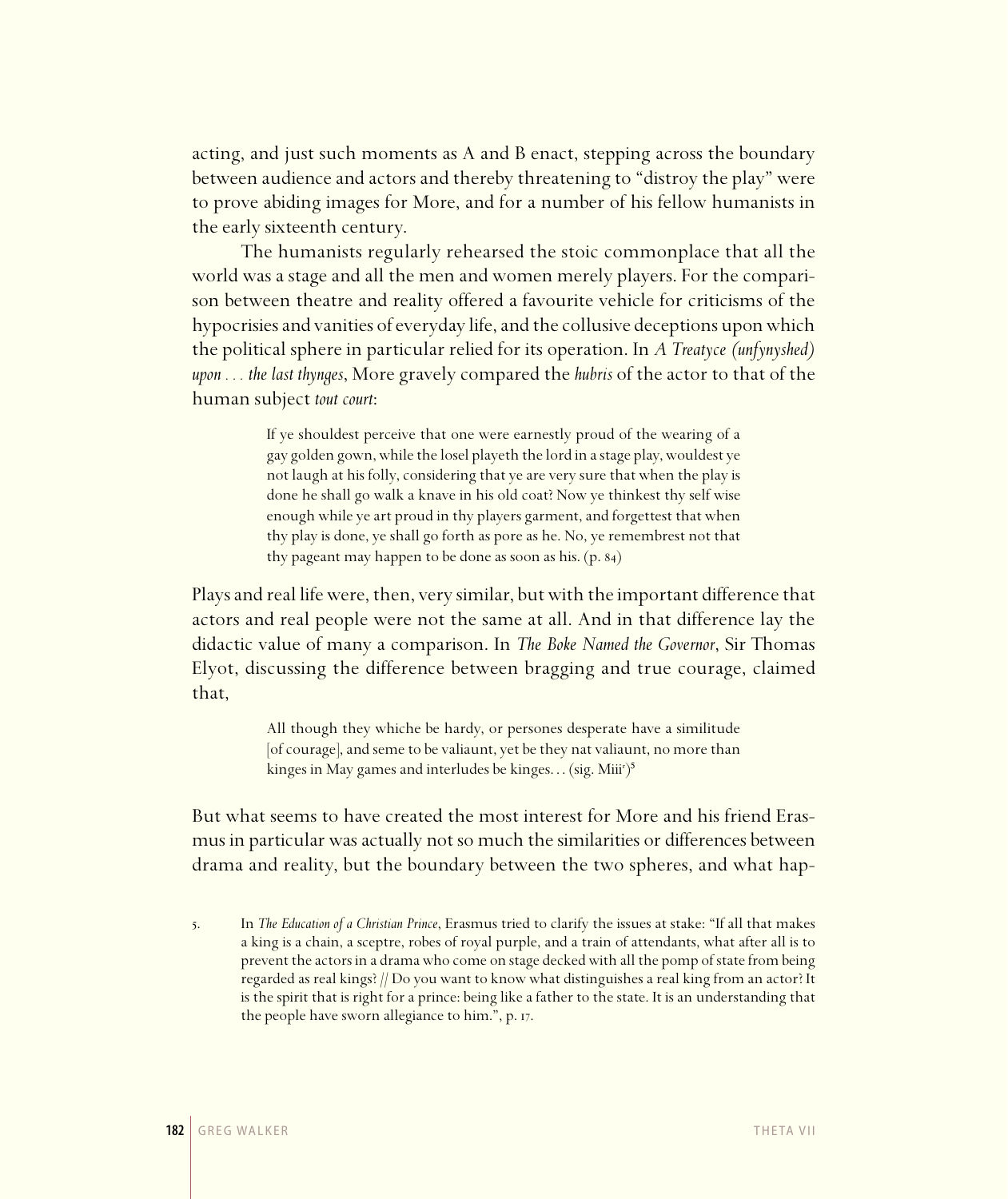pened if one tried to cross it. For it is not drama's imaginative or political power, but its fragility, its vulnerability to the merest hint of intrusion from its audience that emerges on a number of occasions in their writings. And it is this idea of intrusion into a dramatic fiction, foregrounded by the example of A and B in Medwall's play, that I want to look at more closely here.

The best known account of an intrusion into a stage-play world is probably Thomas More's sardonic description in his *History of King Richard III* of the charade surrounding Richard III's unwilling acceptance of the crown:

> Men must sometime for the manner sake not be aknownen what they know... in a stage play all the people know right wel that he that playeth the sowdayne [sultan] is percase a sowter [shoemaker]. Yet if one should can so lyttle good [be so naive] to shewe out of seasonne what acquaintance he hath with him, and calle him by his owne name whyle he standeth in his majestie, one of his tormentours might hap to breake his head, and worthy, for marring of the play. And so they said these matters be kynges games, as it were stage playes, and for the more part played upon scafoldes. In which pore men be but lokers on. And thei that wise be, wil medle no farther. For thei that sometime step up and play with them, when they cannot play theyr partes, thei disorder the play and do themselves no good.  $(p. 83)$

The imagined lines of force—and violence—at work here are complex. On one level the audience are powerless, "but lokers on", whose only role is to witness the event and validate it by their presence. Any attempt to go beyond that passive role will result in violent expulsion and retribution, whether from the political pageant of Ricardian government, or the dramatic pageant itself. And yet there is also a hint of the dangerous power that such spectators might possess if they were unwise enough to forget the protocols that compelled their powerlessness and interrupt the proceedings. Simply by calling an actor by his real name, the illusion is punctured and the play thereby marred and disordered.

That More, who himself was famed for his ability precisely to step up and play with actors and not disorder the play but miraculously improve it, should be so aware of the perils of intruding into the actors' space is itself revealing. It was a conceit to which he was to return, of course, in his *Utopia*, when advocating the merits of his favoured, less obtrusive model of counselling kings, which tailored its message to the mood of its recipient. There is, "Morus" claims,

> another philosophy, more practical for statesmen, which knows its stage, adapts itself to the play in hand, and performs its role neatly and appropri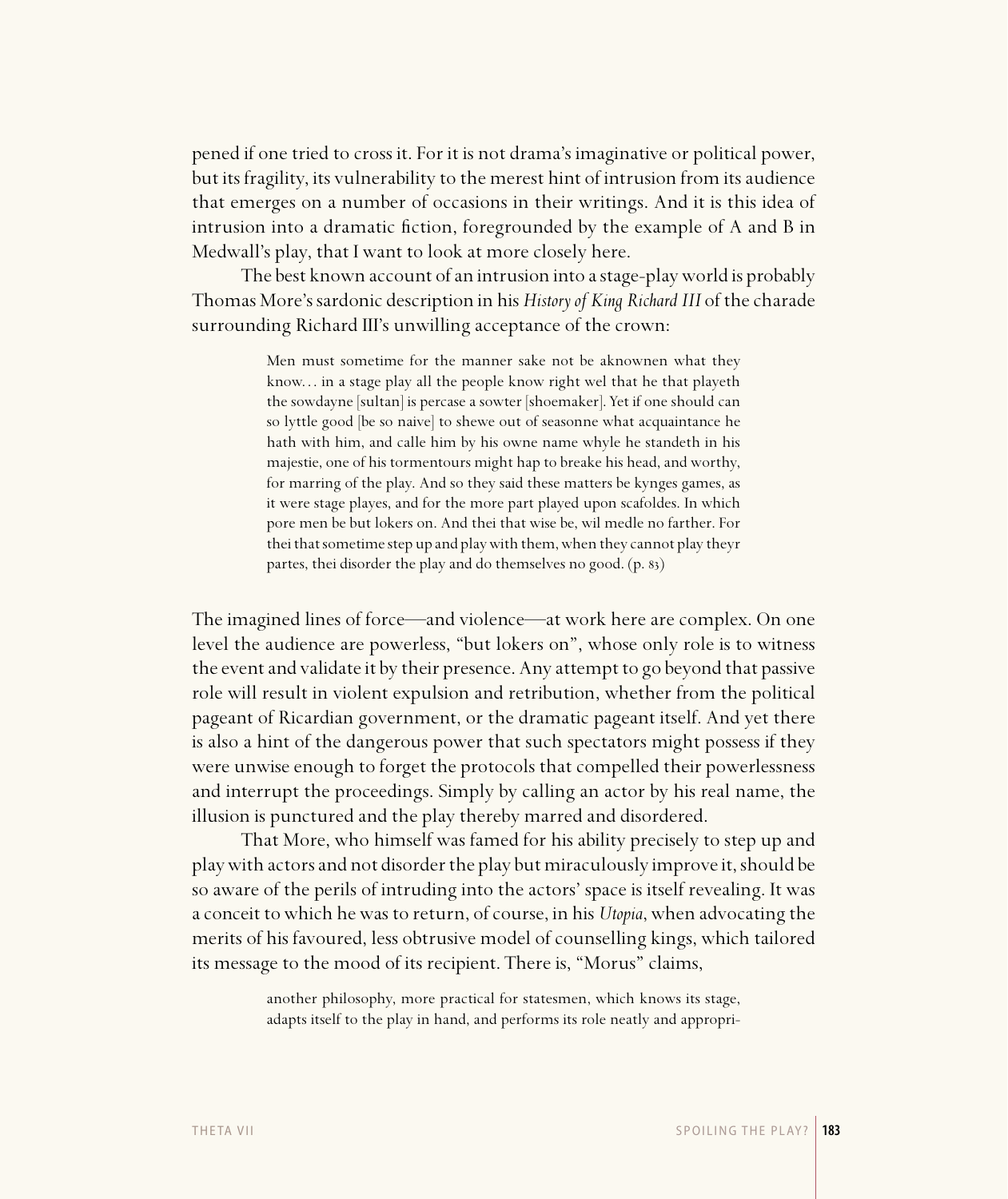ately. Otherwise we have the situation in which a comedy of Plautus is being performed and the household slaves are making trivial jokes at one another, and then you come onstage in a philosopher's attire and recite the passage from *Octavian* where Seneca is disputing with Nero. Would it not have been preferable to take a part without words than by reciting something inappropriate to make a hodge podge of comedy and tragedy? You would have spoiled and upset the actual play by bringing in irrelevant matter, even if your contribution would have been superior in itself. (*Utopia*, pp. 48-50)

In *The Praise of Folly*, More's friend and ally Erasmus, drawing upon Lucian's *Menippus* (Baker-Smith, p. 53), made a similar point about the vulnerability of plays to spoiling intrusions from offstage:

> If someone should unmask the actors in the middle of a scene on the stage and show their real faces to the audience, would he not spoil the whole play? And would not everyone think he deserved to be driven out of the theatre with brickbats as a crazy man? For at once a new order of things would suddenly arise. He who played the woman is now seen to be a man; the juvenile revealed to be old; he who a little before was a king is suddenly a slave; and he who was a god is now a little man. Truly to destroy the illusion is to upset the whole play. The masks or costumes are precisely what hold the eyes of the spectators. Now what else is our whole life but a kind of stage play through which men pass in various disguises, each one going on to play his part until he is led off by the director? And often the same actor is ordered back in a different costume, so that he who played the king in purple now acts the slave in rags. Thus everything is pretence: yet this play is performed in no other way.  $(pp. 38I-82)$

And anyone who points out the pretences of everyday life will, he adds pointedly, be thought equally crazy.

But the intrusion, and the violence, could work the other way too, and with equally unsettling results. If actors relied upon their audiences to know their place and remain in their seats, their disbelief duly suspended for the duration of the show, so too did audiences rely upon the actors to know theirs, and to restrict themselves to the playful art of representation. If the performance became too real, this too might threaten the violent end of the pageant. Hence the effectiveness of Lucian's anecdote in *The Dance* (a favourite of both More and Erasmus). An actor, Lucian relates, identified so closely with the role of the mad Ajax that during one performance he grabbed a flute from one of the musicians and beat the actor playing Odysseus over the head with it. He then ran amok into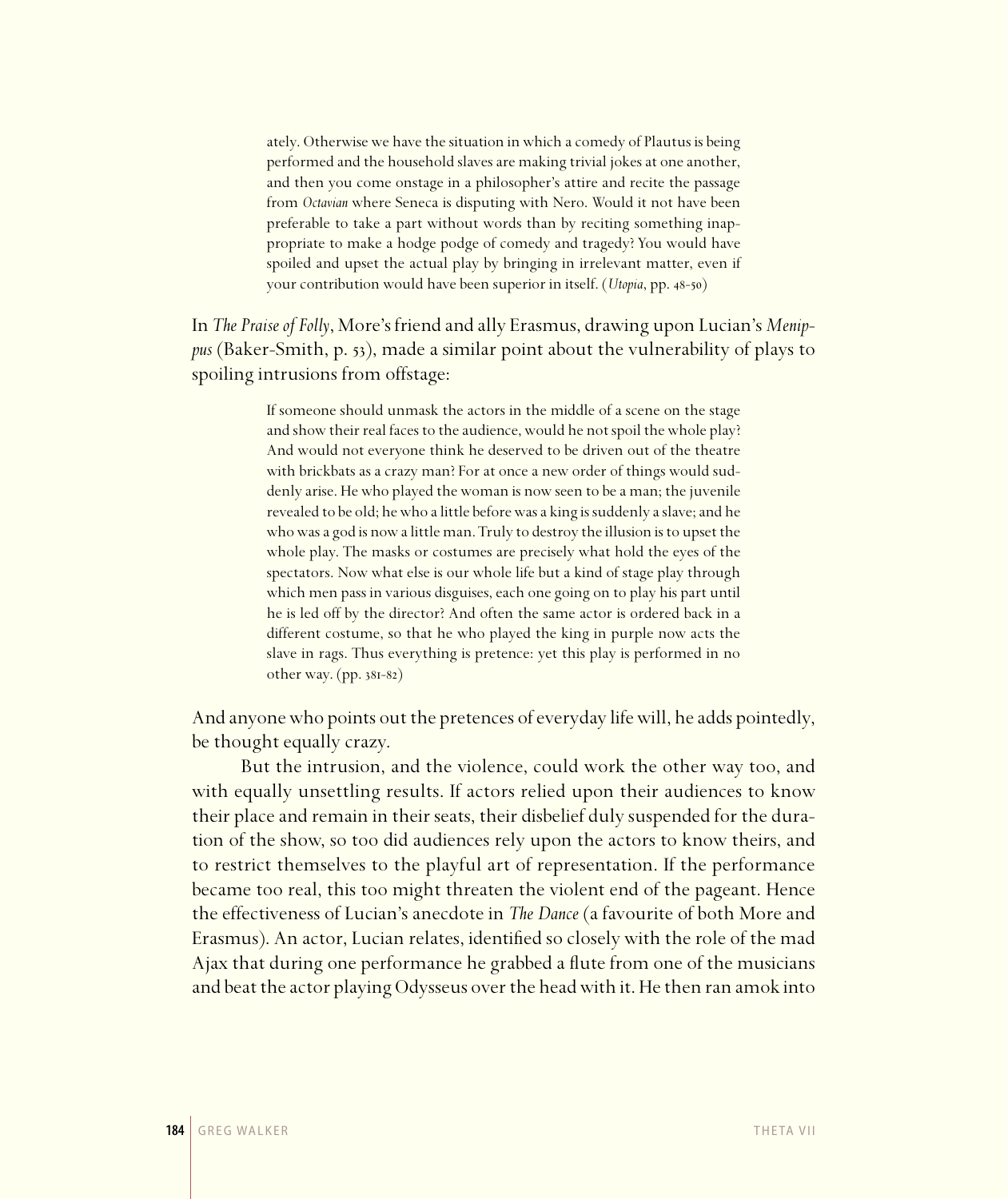the audience, belabouring two consuls sitting in the front row with his makeshift weapon (Branham,  $pp.$   $18$ - $19$ ).

When actors intruded into a non-dramatic situation, "bringing in" their play to a great hall or communal space full of people, they created a temporary ludic space—a playing place—in what appeared to be an otherwise earnest world. When non-actors (and here we might follow Tom Stoppard and call them "real people", actors being, in his memorable formulation "the opposite of people" [Stoppard, p. 45]) intruded into a dramatic space, however, or actors were forced to respond to such an unscripted intervention in real-time, the results threatened to be wholly more serious. And as a consequence the aesthetic and dramatic rewards for successfully simulating such an event were all the greater.

On one level, of course, every entrance in a play is, or at least purports to be, an intrusion from outside, a "coming in" of a character from elsewhere with news, intentions, or attitudes that will change the dynamic of a scene. But those entrances that appear to break the barrier between the play and reality are distinct and special. Such intrusions, as with all crossings of boundaries, carry great power, and great threat, and the two are intimately connected. Part of the popularity of the device of bringing in the vices or devils as if from among the audience lay, no doubt, in the didactic value that it offered the playwright, suggesting as it did that the spectators all share in the sins that the play will seek to exorcise: that we are all sinners, and the devil and his minions are always among us. It also flagged in a very immediate way the relevance of the play-world to the concerns of the audience, suggesting that the one is merely an enhanced reflection or extension of the other. Such deliberate confusion and obfuscation of the notionally clear line between play and audience, fictional and real worlds, was endemic to the household plays, in which, to borrow Weimann's terms again, the stage is at times all *platea* and no *locus*. But as the humanists' comments cited earlier reveal, these crossings of the boundaries between stage and hall, scaffold and street, seemingly in earnest rather than game, were dangerous because the stakes involved, the forces released, and the potential consequences for all concerned were unexpectedly powerful and compelling.

The figure who steps up from the crowd and onto the stage was thus an especially powerful one for the writers of this period. For none more so than the Scottish dramatist Sir David Lindsay, who in his *Satyre of the Thrie Estaitis* created a play that explored, and in some cases pushed close to their limits, each of the concerns highlighted so far. In 1552 and 1554 he presented Scottish audiences with a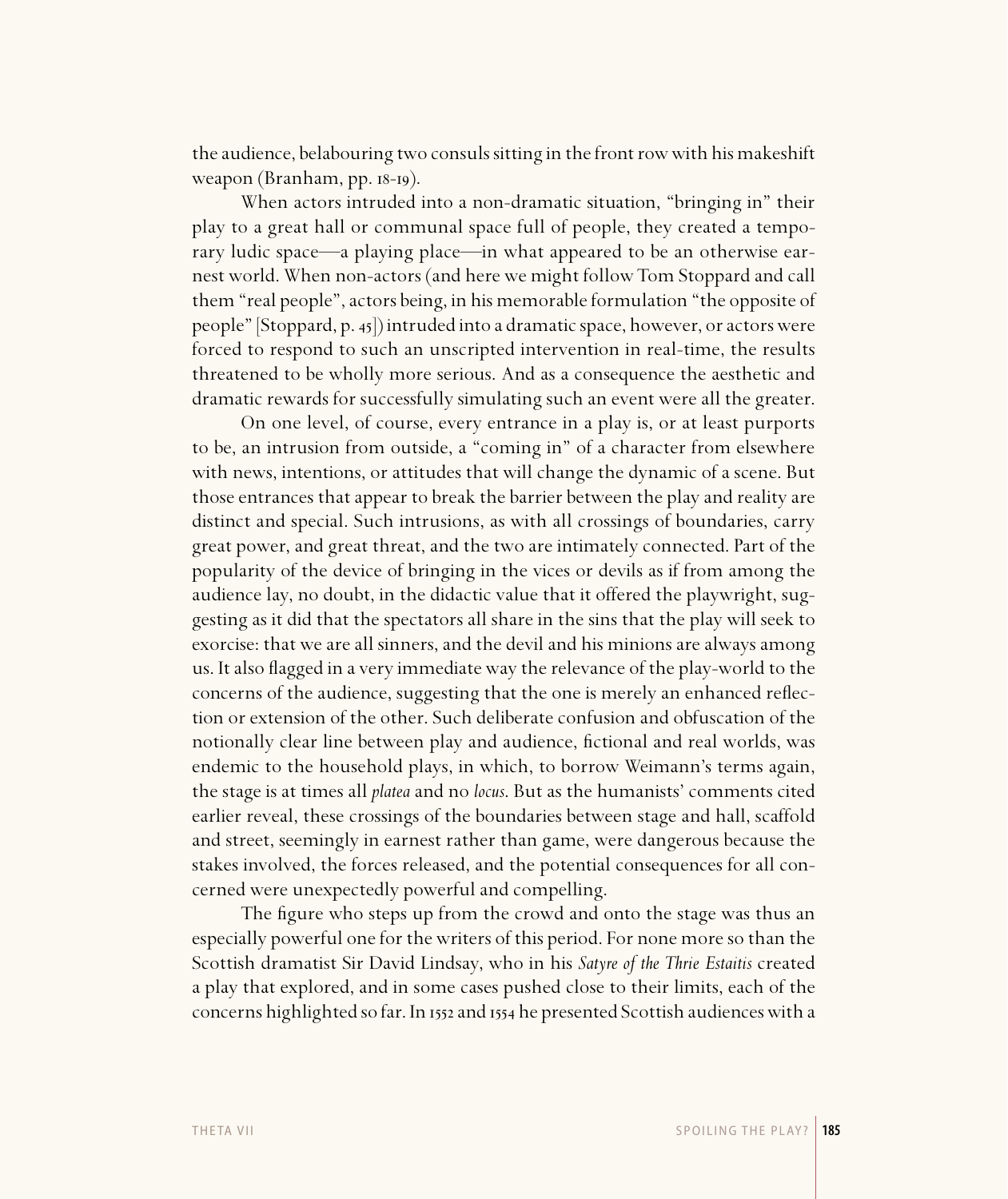play in which not only do sowtars (metaphorically at least) play kings, but actors (possibly the same ones) also play sowtars, tailors, housewives and whores. In *The Thrie Estaitis* the discursive space of the play finds room for the whole community, and Lindsay allows the lookers on to intrude into the action (or at least appear to do so) not once but on many occasions, most notably when John the Common-Weil and Pauper step up from among the audience and into the playing space on separate occasions, although to very different effect, as we shall see in a moment.

The *Satyre* is a play that habitually blurs the boundaries between dramatic entertainment and other forms of spectacle. It reproduces some at least of the rituals and processes of a parliamentary session, and of a legal trial, before an audience many of whom would have been familiar with one or the other, if not both. It contains two sermons, one serious the other parodic, and the gruesome spectacle of three public hangings, the last of which, at least—the hanging of Falset (Falsehood)—deliberately mixes highly stylised elements, such as the release of a black bird symbolic of the deceased's sin-blackened soul at the moment of his death (as specified by the stage direction following line  $4271$ ), with moments of grotesque realism. (The stage directions make clear that the actor playing Falset should be raised in person, and not in effigy, presumably so that he can provide convincing convulsions at the moment of death, as well as releasing the bird at the key moment.) But the most dangerous intrusion of realism in the play, and the most relevant for my concerns here, is the character of Pauper and his entrance into the action.

To the point where Pauper enters, the play had been largely conventional in its use of entrances and exits to and from the playing space. And the audience had been effectively marshalled to play its role as respectful "lokers on", quietly attentive to the entertainment presented to them. Diligence begins the play with an injunction to "Tak tent to me, my frends, and hald yow coy"  $(14)$ , and then instructs the spectators, with only a little more deference,

> Thairfoir, till all our rymis be rung, And our mistoinit sangis be sung, Let everie man keip weill ane toung, And everie woman tway.  $(74-77)$

Thus the audience is set up to be all the more susceptible to shock when one of their number seems to break those injunctions when Pauper enters the playing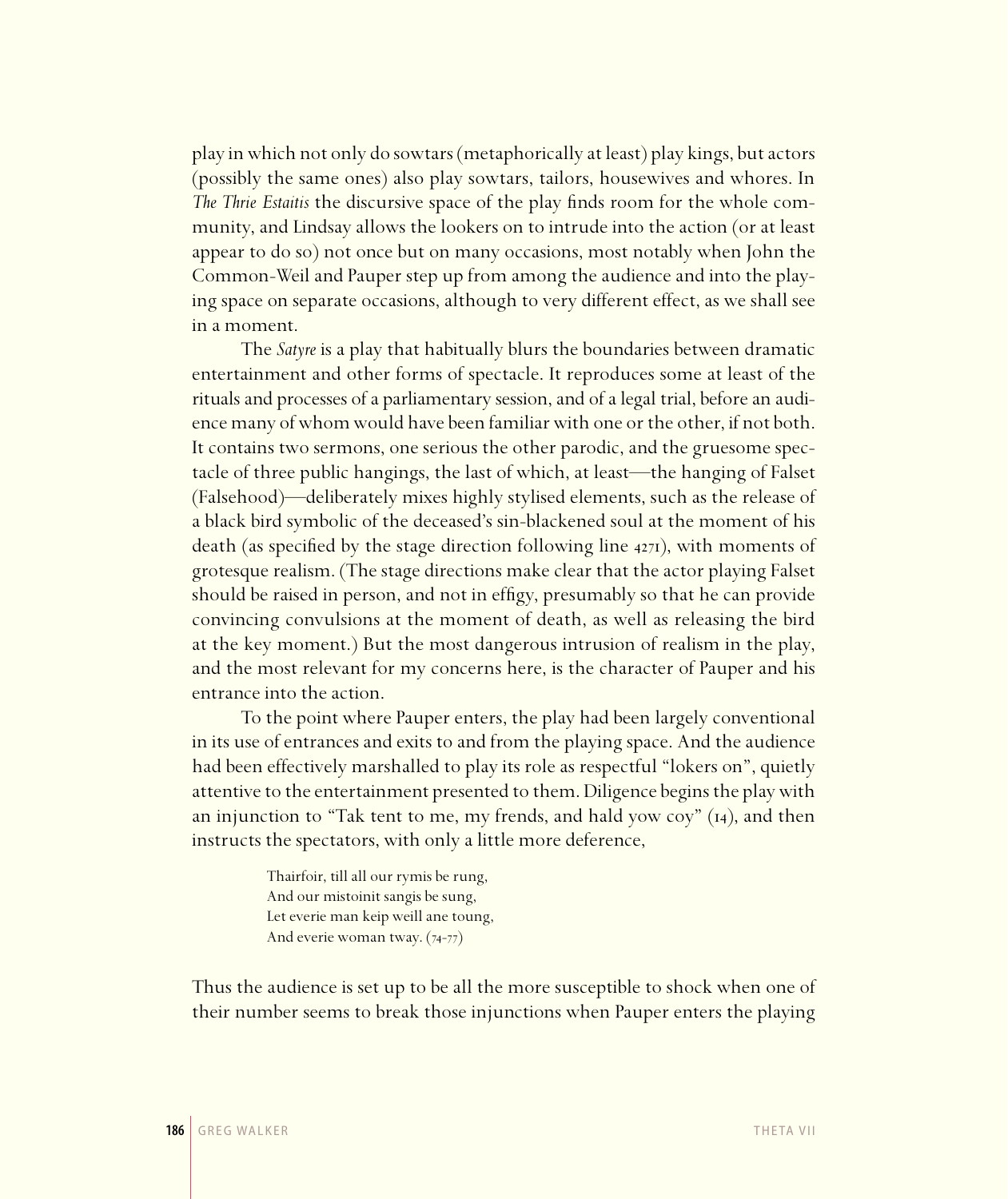space. It is worth briefly contrasting his entrance with that of John the Common-Weil, a character with whom he shares many similarities, in order to see just how deliberately striking Lindsay makes it. John the Common-Weil, as I have argued elsewhere (Walker, *Politics*, pp. 154–62), is a representation of the common people of Scotland within the play; and within the play he resolutely stays. He comes into the place only when invited to do so by Diligence's proclamation, and so, following the obvious cues, offers no threat to the boundaries of the production. And, once onstage, he is easily integrated into the dramatic and political fabric of the *Satyre*, precisely because he has never really threatened it. The only real risk entailed in his performance concerns the possibility that the actor may not be able to make the leap across the water-filled ditch dividing the audience from the parliament area, and even this is catered for by the eminently pragmatic stagedirection: "Heir sall Johne loup the stank or els fall in it" (following 2437).

Pauper, on the other hand, appears to threaten boundaries from the outset. His entry happens during an explicitly extra-dramatic moment, in what appears to be an interval in the play. Arguably, for those of us looking at the play through the printed text, the striking nature of this disruption is disguised by the fact that Pauper's lines appear set out before us in regular stanzas and with their rhyme-scheme evident on the page. Moreover, they appear in a section of the text headed "Interlude", a title that, while it signals difference from the body of the play, nonetheless implies integrity with it. This is just another part of the play that we are reading, albeit a special one. During the original performances audiences would have been allowed no such comforting markers by which to orientate themselves. All the signals would have directed them to believe that the play was in abeyance for the time being, and that they were now operating once more in real-time and real-space. The actors playing all of the characters in the first half had left the playing area, and Diligence had enjoined the audience to get up, have a drink and (where necessary) use the loos in preparation for the second half. What follows would thus have been not only unexpected but profoundly unsettling. It might, of course, be objected that an audience from a predominantly oral culture would be more attuned to the cadences of the spoken word than modern spectators, and so would quickly detect the fact that Pauper was speaking in rhymed verse. Hence his inauthenticity as a "real" interloper would have been discovered. But this is not, I think, a decisive objection. In performance a range of strategies might have been employed to elide the fact that Pauper's lines were metrical. The actor might disguise the regularity of the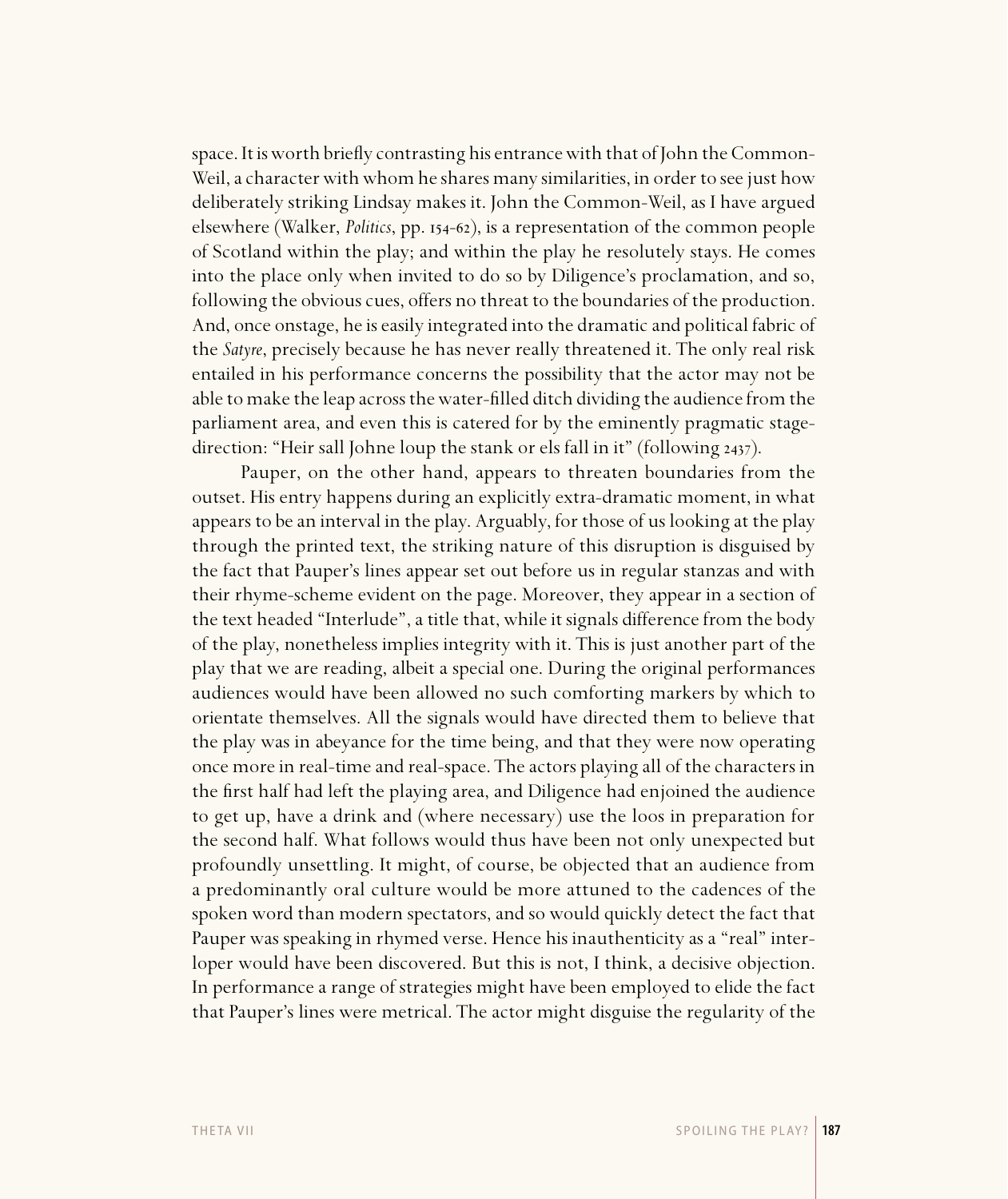rhymes and stresses by speaking them as prose (his opening speeches are, after all, relatively short—hence, the regular patterns would not have time to declare themselves definitively to even the best trained ears), especially if he was also pretending to be drunk and slurring his speech, as the subsequent action suggests. Alternatively, he might actually have stressed the rhymes mockingly, drawing attention to the fact with gestures to the audience, suggesting that he was mocking the formal qualities of the actors' speeches through his owned "improvised doggerel". Either way, the audience could be misdirected to miss the crafted nature of the lines.

Once the playing area has cleared, a man in ragged clothes and of wild appearance enters the central space begging alms from the spectators "for gods love of heaven"—probably a common occurrence at any public gathering of this sort. Rather than address him in dialogue, the actor playing Diligence calls to members of the audience, the marshals and the civic authorities who control the playfield in real-time, to deal with him, threatening that if the situation is not quickly dealt with the play may have to be abandoned:

> God wait gif heir be ane weill keipit place, Quhen sic ane vilde beggar carle may get entres. Fy on yow, officiars, that mends not thir failyes! I gif yow all till the Devill, baith Provost and Baillyes. Without ye cum and chase this carle away, The Devill a word yeis get mair of our play.  $(1940-45)$

The kind of situation that Lindsay is recreating here—and the dangerous social and dramatic energies which it released—can be suggested through reference to an analogous incident recorded by James Melville in his *Diary* and analysed brilliantly in a recent essay by John J. McGavin. This was the case of Skipper Lindsay, "a known frenetic man", who "stepped in" to an arena set out for a play to be performed before James VI in 1580 and began to harangue the assembled spectators "with grait force of sprit and mightie voice" concerning his own spiritual failings, ending with what was interpreted by some to be a prophetic warning of the downfall of the Earl of Morton, who was present in the royal party.<sup>6</sup> Such potent, disruptive intrusions in public gatherings and spectacles by private individuals

. I am very grateful to Dr. McGavin for his generosity in sending me a copy of the relevant reference, and for discussing Skipper Lindsay's performance and its implications with me.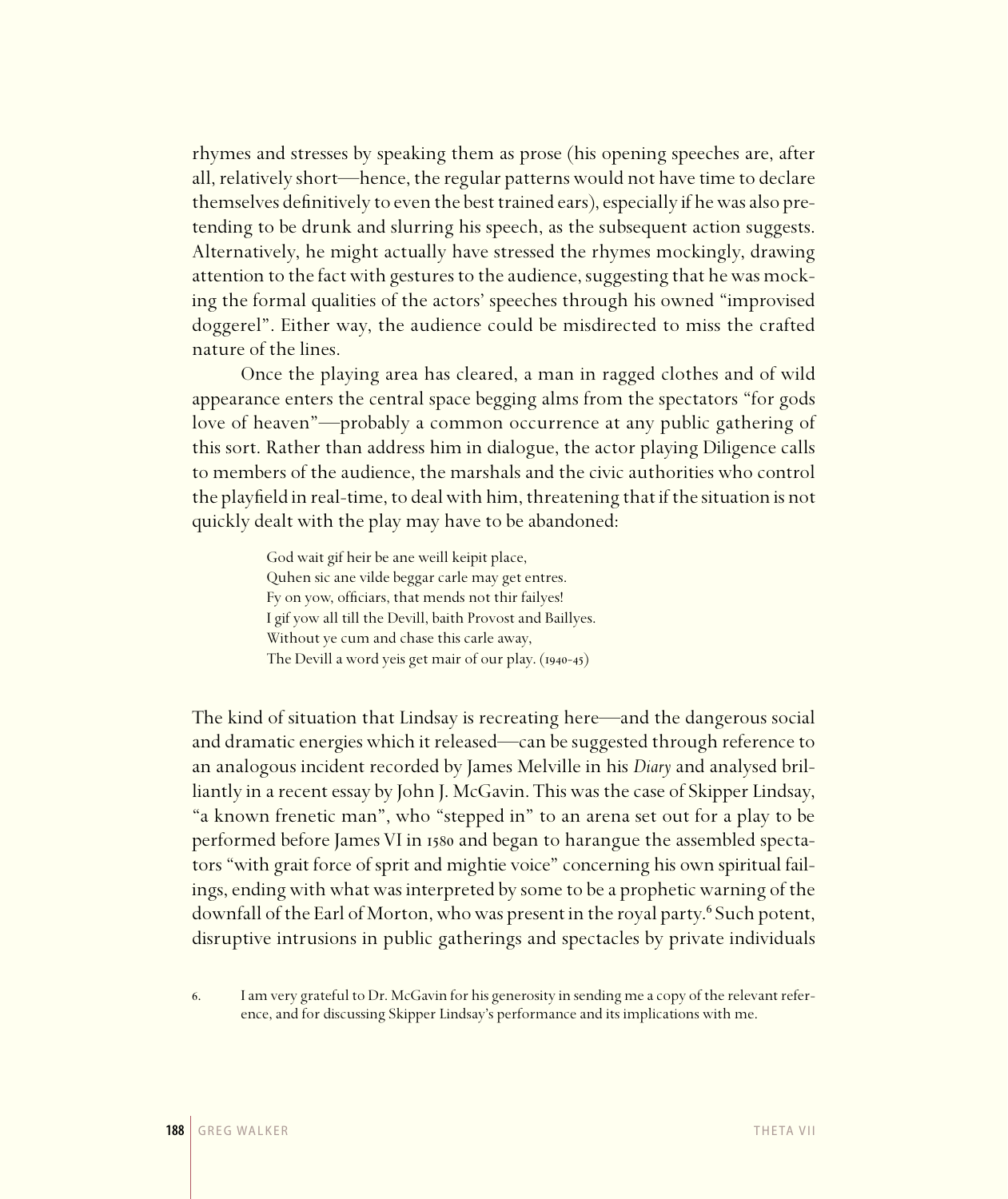with their own agenda to pursue may well have been a quasi-regular form of political protest in Scottish political culture, as McGavin's paper suggests. If so, then Lindsay's use of it in the *Satyre* would have been all the more resonant and troubling in its implications for the original spectators.

When no one in the crowd moves to help Diligence remove the interloper—and Lindsay was clearly confident that no one would, whether because there had been a prior warning to the officials not to, or, more plausibly, because social embarrassment would leave everyone paralysed in (or half out of) their seats, Diligence is seemingly forced to deal with the intruder himself. But his high-handed rebuke only exacerbates the situation. The man stops begging and climbs up onto the scaffold that represented the throne of King Rex Humanitas, the play's central prop and principal seat of authority—and there he begins defiantly to drain a bottle of ale, thereby adding credence to the possibility that he is dangerously drunk and unstable. Once the man has leapt down once more, Diligence seeks to reason with him and, like Medwall's A before him, tries to awe a would-be gatecrasher with the thought that his intrusion threatens to spoil the whole dramatic enterprise:

> Swyith, beggar boggill, haist the[e] away! Thow art over pert to spill our play.  $(1962-63)$

But the stranger's response is even more defiant than B's had been:

I wil not gif for al your play worth an sowis fart; For thair is richt lytill play at my hungrie hart.  $(1964-65)$ 

In Medwall's play the possibility of spoiling the play had been sustained just long enough for the audience to experience a frisson of awkward excitement, before the playwright allowed the dramatic structure to absorb A and B within itself, signalling that there was no real problem, and everyone could safely relax and enjoy the added pleasures that these characters brought to the play. Lindsay, on the contrary, chooses to extend the period of danger beyond the initial moment of Pauper's entrance and seeks to retain the figure's power to shock and unsettle much longer. His success in this, and the way in which the situation itself and the conventions of playmaking finally contrive to render Pauper "safe", have much to tell us about the nature of dramatic illusion and the capacity of a play—or perhaps an audience—to sustain its capacity for belief in such situations.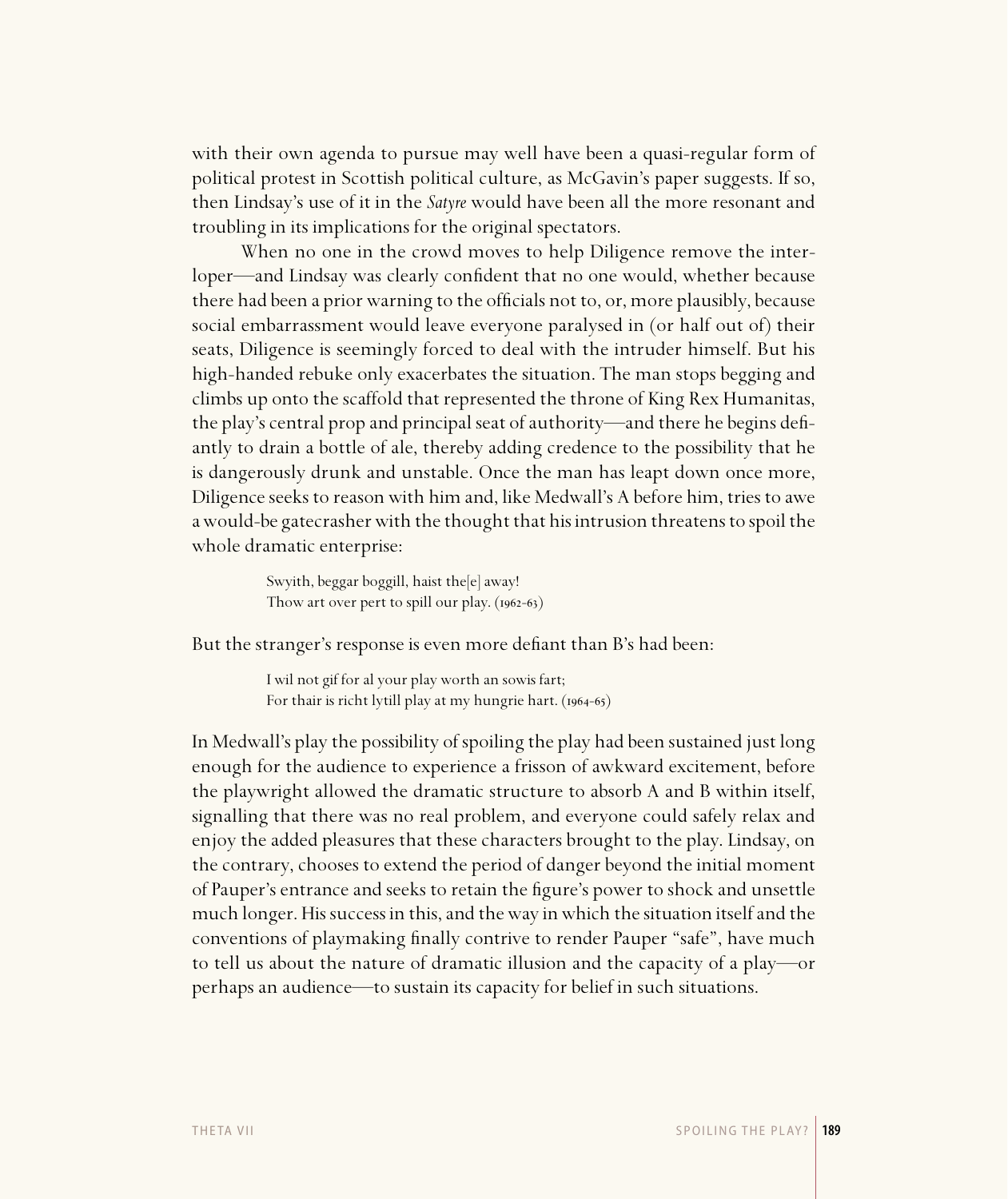Part of Pauper's danger resides in the fact that he, unlike John, is never named in the play. (The issue of John's name is quickly raised and just as quickly resolved; Diligence's first question to him is "Quhat is thy name, fellow?", to which he promptly replies "Forsuith, they call me Johne the Common-Weil"  $|2430-31|$ , a process repeated eight lines later when Rex asks the same question.) Hence, so long as Lindsay pointedly refuses to give the character a name, he can keep the idea of his dangerous separateness from the world of the play alive. For in this play, as in allegory generally, names are crucial in telling audiences how to respond to a character.

Rather than allow the play to claim Pauper for its own and draw him into the audience's comfort zone, Lindsay accentuates his differences and separateness from what has gone before. He asserts a set of concerns that transcend the interests of the players and audience. As we have seen, he is too hungry to care about spoiling a play and too angry to be pacified by the thought that he will mar the enjoyment of all these wealthy, well-fed people if he does not sit down. Lindsay gives him an ostensibly real history and identity that endorse his claim to a level of our attention different to that we have offered to the players so far. He lives locally, in Lothian, about a mile from Trannent, to the east of Edinburgh. He is on his way to seek justice in St. Andrews, for his mother, father, and wife have all died, and he has been ruined by the clergy's demands for mortuary dues. This story takes the hitherto highly allegorical drama to a new level of realism. This individual seems to represent nothing but his own extreme and compelling case, and even Diligence (again, are we yet sure that it is not the actor who has earlier been playing Diligence?) forgets his concerns for the props and begins to be drawn into his story. "How did the person, was he not thy gude friend?" (2008), he asks, only to have Pauper launch into a further series of anguished denunciations, this time against his parish priest.

By introducing Pauper in this way, and having Diligence respond to him, not as a character in play-time, but as an actor in real-time, Lindsay is able to make a series of social points amounting to a protest on behalf of the rural poor, while the audience's defences are down. He can talk to them as if in earnest, rather than through the medium of drama, thus forcing them to respond in earnest in their turn. This is precisely the liminal territory of dramatic experience explored in the stories of More and Erasmus cited earlier, and most directly in Lucian's account of the actor running amok among the spectators. This is the territory in which plays are spoiled and heads are potentially broken. It is the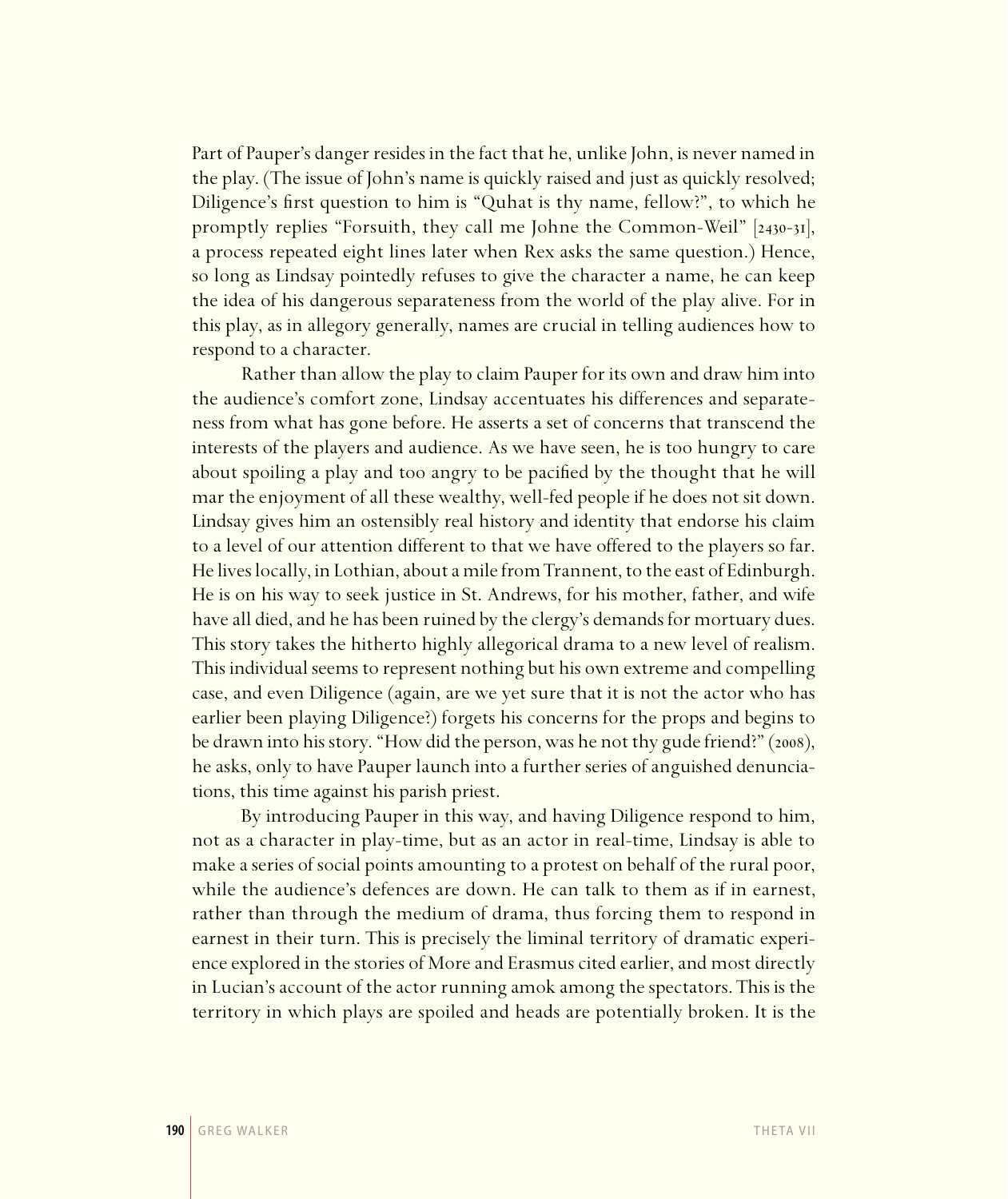space in which spectators are at their most uncomfortably alert and volatile, and so their responses are at their most intense and dangerous. Such moments cannot be sustained for long, at least not comfortably, as Medwall (whose aim was simply to entertain and amuse) realised. So it is to Lindsay's credit that he was willing and able to sustain the "Pauper effect" for so long.

But eventually even Lindsay has to dilute the adrenalin and return to more conventional modes of stagecraft. And he does so with a signal gesture: the introduction of the highly stereotypical figure of the corrupt Pardoner, who enters with his formulaic greeting to the audience of "*Bona dies, bona dies*./Devoit peopill, gude day I say yow!" (2044-45). And from this moment onwards the conventional tones of drama begin to take over once more, and the audience can become aware that they are watching another section of the scripted entertainment rather than an interruption of it. No one could fail to note from the comic business that follows that they are once more watching a play, and so Pauper's role (given that he remains, lying in the field, ostensibly sleeping through the action) can be retrospectively fitted into that pattern too. The secret is out, as it would inevitably have to be if Pauper was to have any role once the play itself had resumed. Hence, it is no surprise that when he does speak again, having seemingly been woken up by the Pardoner's shouting, it is in a recognisably more "theatrical" medium. His stretching, and his carefully timed direct address to the audience—"Quhat thing was yon that I hard crak and cry?"  $(2227)$ —are much more obviously impersonations: actions in bad faith, part of a performance. And he begins to act, not as an intrusive voice, but as a player with parts to play in other character's stories. Hence, he falls quickly into the role of the rustic dupe of the Pardoner's patter, handing over his last coin in the hope of a pardon that he neither understands nor really trusts.

The moment of maximum disruption has passed, and the play quickly begins to reassert its own protocols and ethos upon the newcomer. The apparently dangerous intrusion proves capable of integration into the *Satyre*'s dramatic textures after all. But Lindsay makes one last attempt to sustain our uncertainty as to Pauper's status. He and the Pardoner fall to fighting over the disputed coin, and when he, Christ- like, overturns the Pardoner's table of relics into the ditch, Diligence returns to the place and orders both to be apprehended and kept in ward until the play is over, at which point they will both, he says, be hanged. But this last gesture towards an extra-dramatic, real-time existence is no more than a gesture, for Pauper's capacity truly to disturb the audience has gone. Dili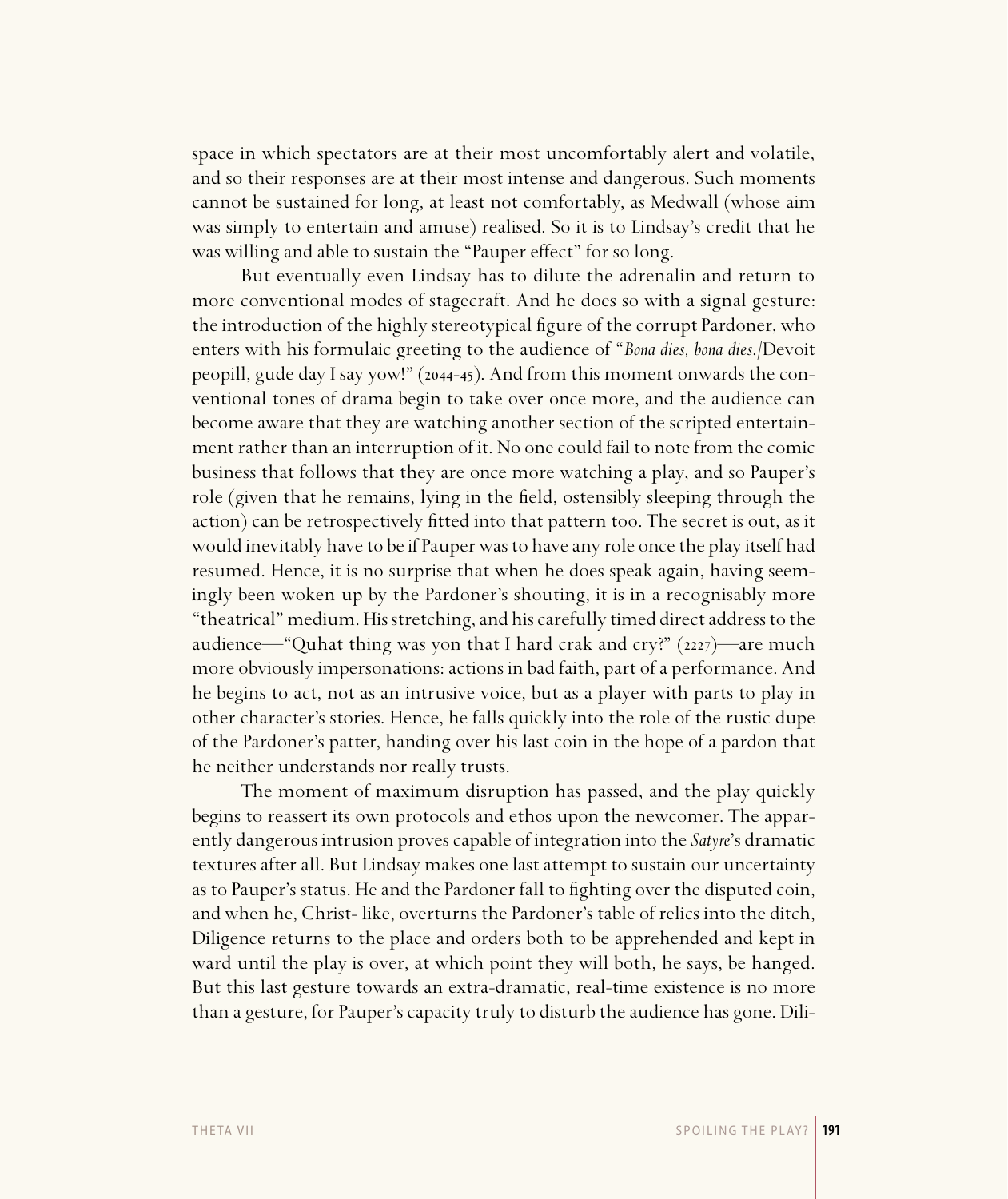gence's very ability to restore order so swiftly, given his apparent difficulties with Pauper earlier, highlights the perfunctory nature of this conclusion. But, more importantly, the fight itself must be conducted, the stage-directions state, "with silence" (following l. 2297), a phrase used elsewhere to indicate the stylised, unrealistic modes of dumbshow or broad comic business. Thus the capacity for real violence inherent in Pauper's entry has already been absorbed within a purely theatrical form of "fighting" that threatens nobody beyond the confines of the play.

All is well again, and an end to the period of apparent disruption of dramatic protocols is further signalled by Diligence's renewed call for audience decorum at the start of the second half:

> I mak yow supplicatioun, Till ye have heard our haill narratioun, To keep silence and be patient, I pray yow.  $(2304-6)$

Thereafter the audience is allowed to settle back into its contracted role of "lookers on", and Pauper is integrated fully into the action of the play. It is, notably, the virtuous figure of John the Common-Weil who spots him in the crowd (where he is perhaps being held in ward awaiting his execution) and asks that he should be permitted to join him in guarding the (imaginary) "doors" of the Parliament chamber. And Correctioun's agreement tacitly ends the possibility that Pauper will face any real punishment after the play has ended, signalling his acceptance as a fully-fledged character—albeit still a somewhat volatile one—within the structures of the drama.

A comparison of Medwall's and Lindsay's use of intrusive characters prompts some interesting conclusions. Despite the fears expressed in More's and Erasmus' anecdotes, it does not seem to have been simply the case that realism and dramatic illusion are inimical. Arguably the "realism" inherent in the intrusion of A and B into *Fulgens* is more obvious and sustained than that in Lindsay's *Satyre*. A and B would have been known and recognisable individuals to many if not most of the audience in Morton's household, and the fact that they were "real people" probably increased the pleasure created for the audience by their intrusion into and subsequent involvement in the action. The fact that they had a part in the play while also remaining recognisably themselves made for a sophisticated, layered set of dramatic pleasures for the audience. Lindsay's Pauper, on the other hand, while less recognisably a "real" individual (probably no one in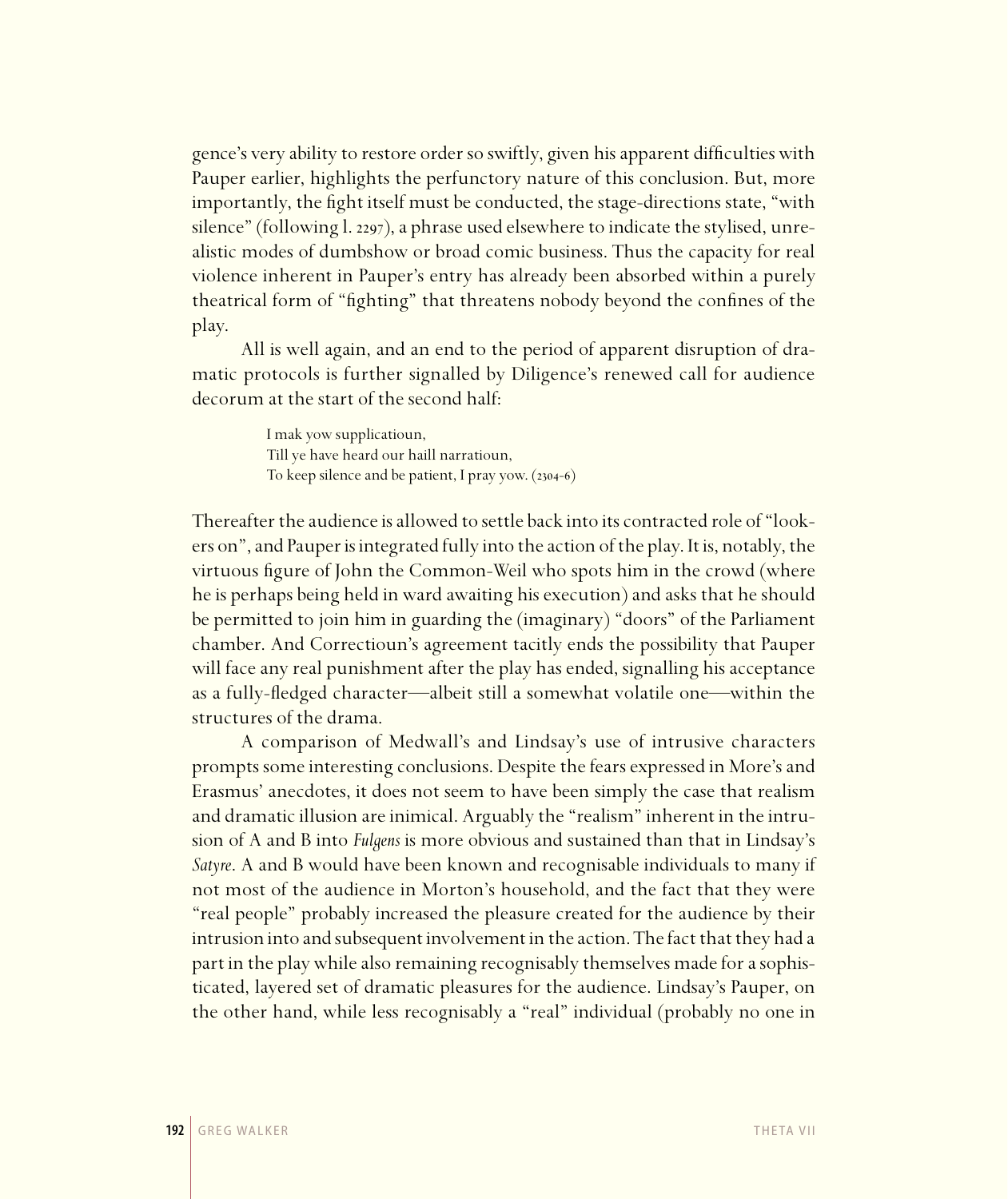the original Edinburgh or Cowper audiences would have identified him as a known poor man from Trannent), is nonetheless more "authentic", and more authentically unsettling. The fusion of awkward laughter, anxiety and embarrassment felt by the audience at his first entrance is a product of the fact that he does indeed appear to come from outside the charmed circle of the community of actors and spectators, and does not recognise or accept the conventions of the event—the implicit contract between actors and audience. Like Skipper Lindsay half a century later, whose "stepping in" upset the decourum of a royal spectacle, he threatens both to spoil the play and to bring violent retribution upon himself in the manner of More's unwise "lookers on" until the play finally claims him for one of its own. As Lindsay's "experiment" effectively reveals, the dramatic stakes are set very high when a character walks the high wire between earnest and game in this way—and the audience's response is correspondingly intense and potentially conflicted. (Might we not have felt a moment's prim pleasure as well as sympathetic remorse, for instance, if Pauper had been instantly and violently expelled from the playing place on his entrance? After all, he probably hadn't paid to get in.) But, as the experiment also demonstrates, the potential rewards for both playwright and audience were correspondingly high too.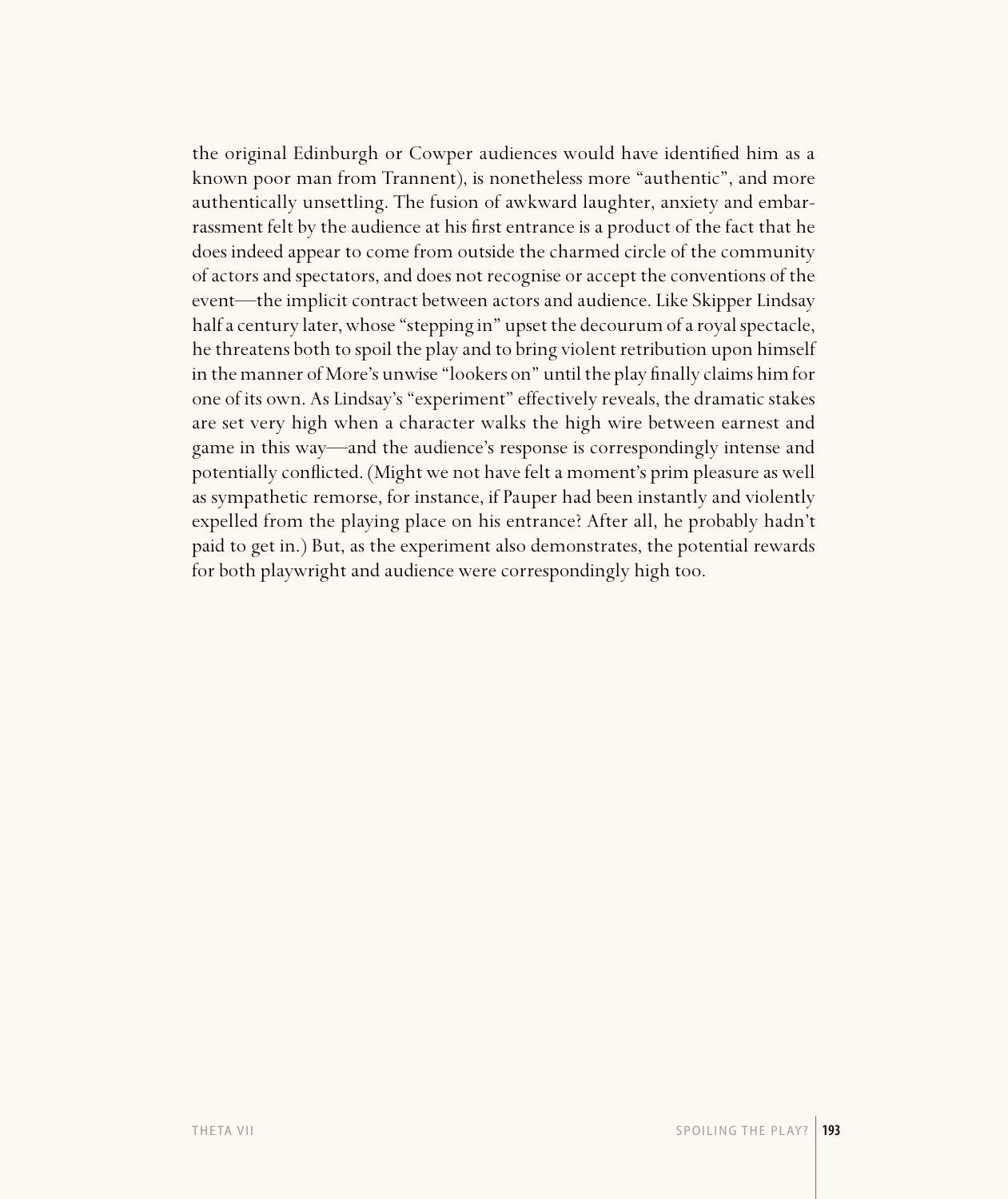# **Bibliography**

## Primary Sources

- Elyot, Thomas. *The Boke Named the Governor*. London: Thomas Berthe $let.$   $1531.$
- Erasmus. *The Education of a Christian Prince*. Trans. Neil M. Cheshire and Michael J. Heath. *The Education of a Christian Prince, with the Panagyric for Archduke Philip of Austria*. Ed. Lisa Jardine. Cambridge: Cambridge University Press, 1997.
- \_\_\_. *The Praise of Folly. Essential Works of Erasmus*. Ed. and trans. W. T. H. Jackson. New York: Bantam Books, 1965.
- Lindsay, David. *Satyre of the Thrie Estaitis*. *Medieval Drama: An Anthology*. Ed. Greg Walker. Oxford: Blackwell, 2000.
- Medwall, Henry. *Fulgens and Lucres*. *Medieval Drama: An Anthology*. Ed. Greg Walker. Oxford: Blackwell, 2000.
- More, Thomas. *The History of King Richard III*. *The History of King Richard III and Selections from the English and Latin Poems*. Ed. R. S. Sylvester. Yale Edition of the Works of St. Thomas More: Selected Works. New Haven, CT: Yale University Press, 1976.
- \_\_\_. *A Treatyce (unfynyshed) upon these woordes of Holye Scripture, Memorare novissima, & ineternum non peccabis, Remember the last thynges, and thou shalt never synne, Made about the yere of our lorde, 1522. The workes of Sir Thomas More Knyght, sometyme Lorde Chauncellour of England, wrytten by him in the Englysh tonge*. London: John Cawod, John Waly, and Richard Tottell, 1557. 72-102.
- \_\_\_. *Utopia*. Ed. Edward Surtz. Yale Edition of the Works of St. Thomas More: Selected Works. New Haven, CT: Yale University Press, 1964.
- Roper, William. *The Lyfe of Sir Thomas Moore, Knyghte, etc.* Ed. Elsie Vaughan Hitchcock. EETS, os 197. London: Oxford University Press, 1935.
- Stoppard, Tom. *Rosencrantz and Guildenstern Are Dead*. London: Faber, 1968.